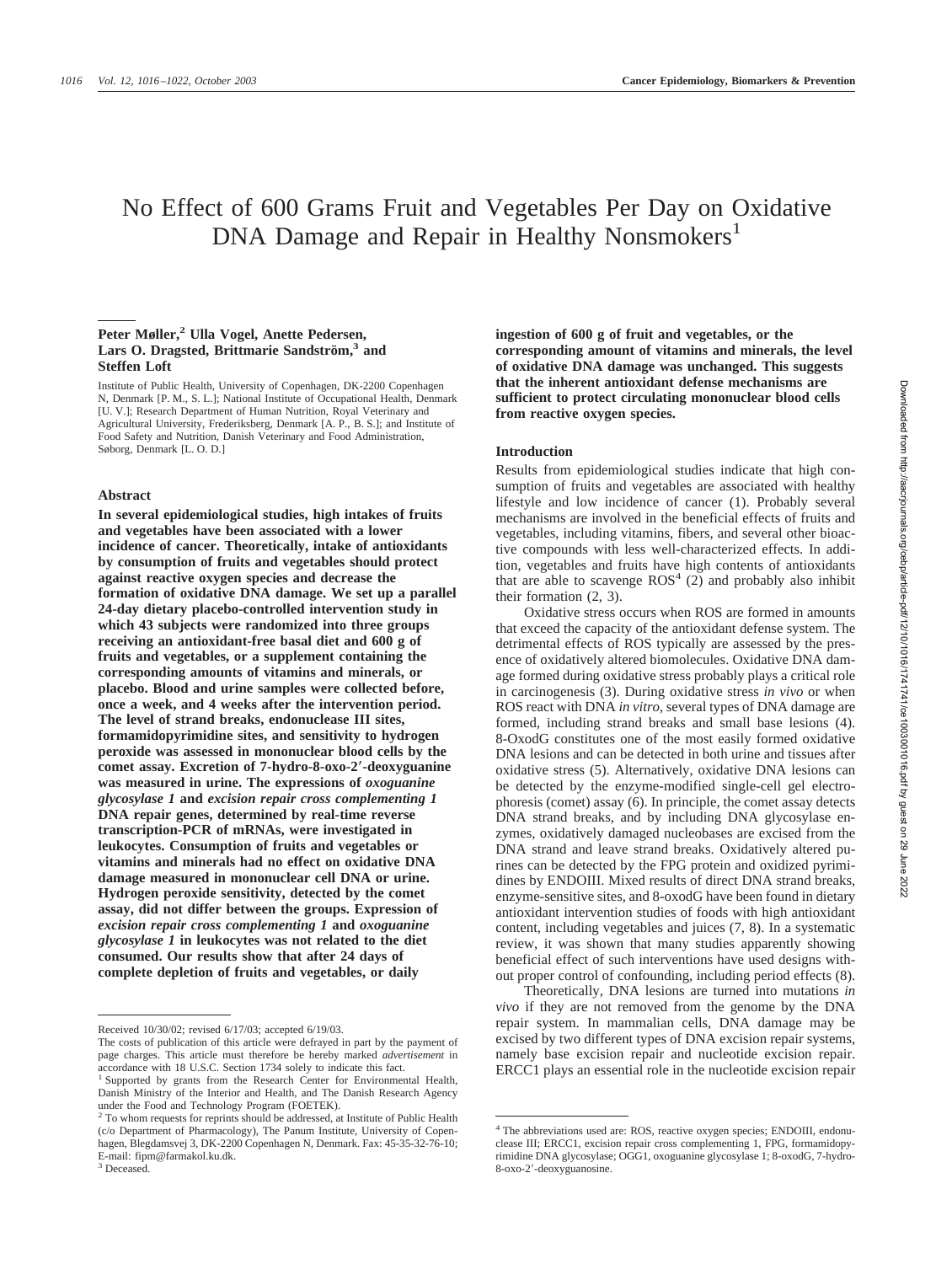|                                                                 | Fruit and vegetable | Vitamin supplement | Placebo        |
|-----------------------------------------------------------------|---------------------|--------------------|----------------|
| No. (males/females)                                             | 16(8/8)             | 12(7/5)            | 15(7/8)        |
| Age $(yr)$                                                      | $29 \pm 8$          | $24 \pm 4$         | $26 \pm 6$     |
| Body mass index $(kg/m2)$                                       | $23.5 \pm 2.3$      | $23.1 \pm 1.7$     | $22.6 \pm 2.3$ |
| Protein (energy percentage) $b$                                 | $17 \pm 3$          | $17 \pm 3$         | $15 \pm 3$     |
| Fat (energy percentage) $b$                                     | $29 \pm 6$          | $31 \pm 3$         | $29 \pm 6$     |
| Carbohydrate (energy percentage) $b$                            | $54 \pm 8$          | $53 \pm 6$         | $55 \pm 8$     |
| Dietary fiber $(g/day)^b$                                       | $20 \pm 7$          | $16 \pm 7$         | $14 \pm 7$     |
| Alcohol $(g/day)^1$                                             | $13 \pm 16$         | $16 \pm 19$        | $17 \pm 18$    |
| Fruit and vegetable $(g/day)^2$                                 | $333 \pm 178$       | $269 \pm 119$      | $260 \pm 180$  |
| Plasma vitamin C concentration $(\mu M)$                        | $75 \pm 19$         | $63 \pm 14$        | $67 \pm 17$    |
| Plasma trans- $\beta$ -catotene concentration ( $\mu$ g/100 ml) | $19 \pm 10$         | $18 \pm 11$        | $20 \pm 15$    |

*<sup>a</sup>* There were not statistically significant differences between the groups at baseline.

*<sup>b</sup>* Estimated from food frequency questionnaire.

process as a part of the  $5'$ -incision complex  $(9)$ . The base excision repair enzyme, OGG1, removes mainly oxidized guanine from the DNA (10). To the best of our knowledge, the expressions of the *ERCC1* and *OGG1* genes have not been investigated previously in relation to fruit and vegetable intake.

The aim of this investigation was to compare the level of oxidative DNA damage and repair activity in WBCs between subjects depleted of fruit, vegetables, and antioxidants and subjects supplemented with 600 g of fruits and vegetables/day or a supplement with a corresponding content of vitamins and minerals.

#### **Materials and Methods**

**Study Design and Subjects.** The study was set up as a parallel design, with the subjects randomized to three groups: consuming daily 600 g of fruits and vegetables; vitamin tablets with the same amount of antioxidants and minerals; or no antioxidants (placebo tablet) for 24 days. The study was approved by the Scientific Ethics Committee of the municipalities of Copenhagen and Frederiksberg (01-234/99).

The *a priory* hypothesis was that increased oxidative DNA damage would be observed in the placebo group because of the withdrawal of dietary antioxidants, whereas oxidative DNA damage in the vitamin group and in the fruit and vegetable group would remain unaltered or decreased because of higher intake throughout the study. Expression of DNA repair genes was investigated without any *a priori* hypothesis because this had not been tested before in dietary intervention studies. Before the study, we estimated that the group size needed to be 15 subjects to observe a 50% effect increase in the placebo group at  $\alpha = 5\%$  and  $\beta = 20\%$  and assuming a 50% variation coefficient as observed previously for the comet assay and urinary 8-oxodG excretion (11–14). We considered that a 50% difference was reasonable to expect because several of the studies showing protective effects of antioxidants had reported larger effects in the level of oxidative DNA damage or  $H_2O_2$ sensitivity after intervention with natural food stuffs or multivitamin tablets (15–20).

Healthy normal-weight males and females were recruited for the study by advertisement at universities and other institutions as well as in the local newspaper. Exclusion criteria were smoking, obesity, family history of chronic diseases, hypertension, use of medication, and heavy physical exercise. Forty-eight subjects were recruited to the study after had given informed consent. A total of 43 subjects completed the study (22 men and 21 women, ages 21–56 years). One subject dropped out because he was unable to be present for lunch

within a specific time interval, and 4 subjects dropped out because of events unrelated to the study. The baseline characteristics of subjects that completed the study are provided in Table 1.

Before the start of the controlled diet, the subjects kept a complete weighed diet record for 4 days and filled in a validated food frequency questionnaire (21). According to these data, the habitual intake of fruits and vegetables was  $\sim$ 280 g/day. The subjects were allocated to fixed individual energy intakes based on the body weight, age, and physical activity level (WHO). Throughout the study, body weights were measured every second day, and if the weight varied  $>1$  kg, the subjects were allocated to a different energy level or informed to consume extra energy (provided as energy rolls with identical macronutrient composition as the total diet). The mean energy intake during the study was 13 MJ (range, 9–17 MJ). **Diet.** All three groups consumed a basic diet that was devoid of flavonoid-containing foods, including fruits, vegetables, juices, teas, alcohol, and chocolate products. The fruit and vegetable group consumed additionally 600 g of vegetables and fruits, containing apples (90 g), pears (90 g), orange juice (120 g), broccoli (100 g), carrots (75 g), onion (25 g), and canned tomato (100 g)/day. The supplemented group received tablets containing the known antioxidant vitamins and minerals calculated to be present in the 600 g of fruits and vegetables, using a computer program (Dankost) that is based on the Danish Veterinary and Food Administrations food composition database. The tablets contained 150 mg of vitamin C, 3.3 mg of  $\alpha$ -tocopherol, 5 mg of  $\beta$ -carotene, 0.3 mg of thiamin, 0.4 mg of riboflavin, 3 mg of niacin, 0.6 mg of vitamin B6, 1.7 mg of panthotenic acid, 3.7  $\mu$ g of biotin, 125  $\mu$ g of folic acid, 250  $\mu$ g of vitamin K (as phylloquinone), 3 mg of Fe (as ferrofumarate), 0.4 mg of Cu, 1200 mg of K, 180 mg of Ca, 65 mg of Mg, 1.4 mg of Zn (produced by Pharma Vinci, Frederiksværk, Denmark). The content of folic acid and  $\beta$ -carotene in the tablets were 50% lower than the content calculated to be present in 600 g of the fruit and vegetables because of expected higher bioavailability of these antioxidants in the tablet form. The placebo group received a similarly appearing placebo tablet. The subjects and investigators were unaware of the assignment to supplement or placebo groups. The subjects ate one tablet at breakfast, lunch, and dinner (a total of three tablets/day). The supplement and placebo groups consumed an energy drink containing simple sugars, which corresponded to the energy content of the 600 g of fruits and vegetables in the fruit and vegetable group. Most meals were prepared in one batch and frozen until use. The diets consisted of ordinary Danish foods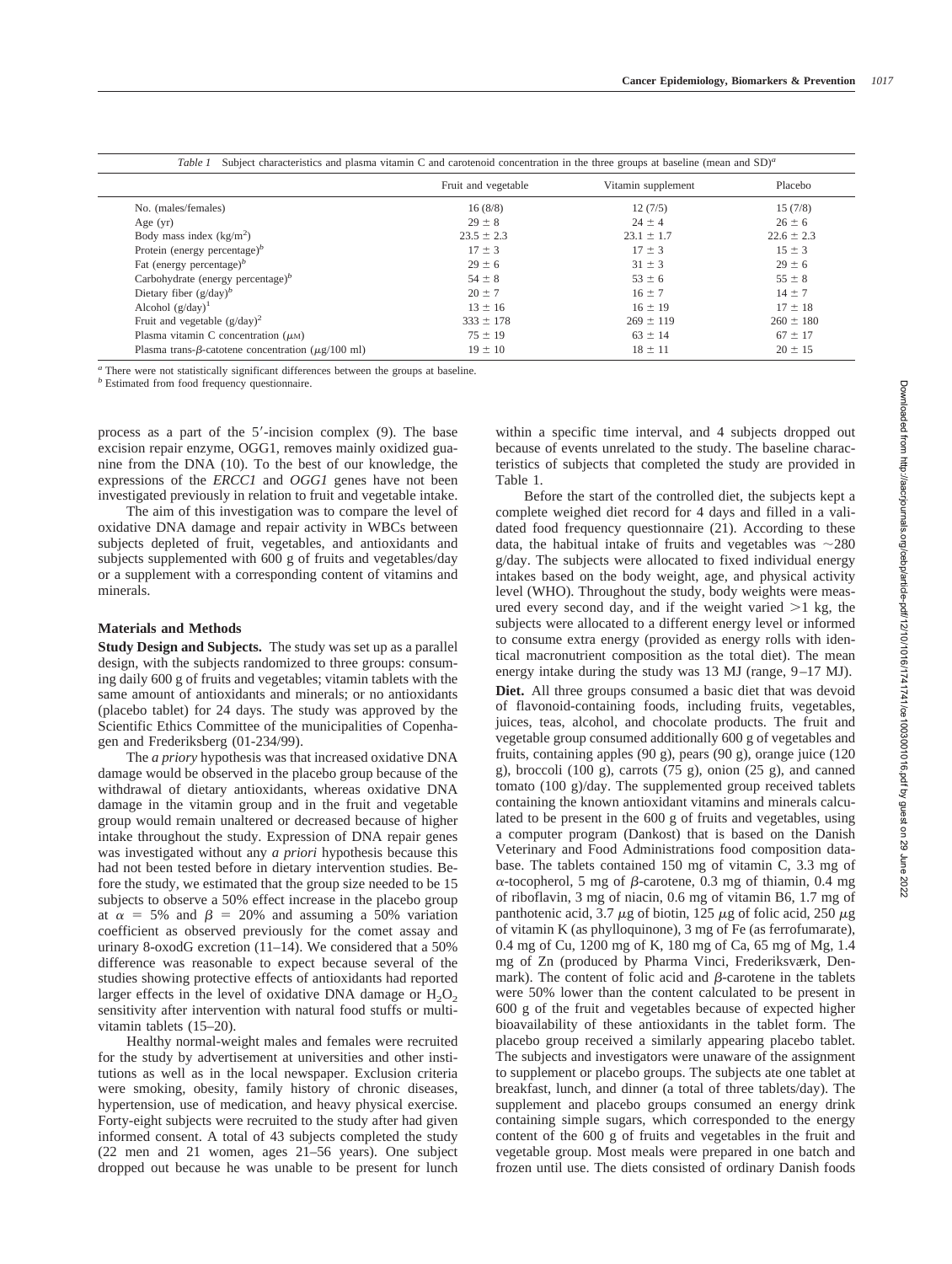| Composition of experimental diet (grams fresh weight/day) at an<br>Table 2<br>energy intake of 10 MJ/day |        |                   |        |                   |  |
|----------------------------------------------------------------------------------------------------------|--------|-------------------|--------|-------------------|--|
| Component                                                                                                | Menu 1 | Menu <sub>2</sub> | Menu 3 | Menu <sub>4</sub> |  |
| <b>Breakfast</b>                                                                                         |        |                   |        |                   |  |
| Bread roll                                                                                               | 70     | 70                | 70     | 70                |  |
| Cheese                                                                                                   | 25     | 25                | 25     | 25                |  |
| Sour milk                                                                                                | 195    | 195               | 195    | 195               |  |
| Rye breadcrumbs                                                                                          | 33     | 33                | 33     | 33                |  |
| Lunch                                                                                                    |        |                   |        |                   |  |
| Rye bread                                                                                                | 100    | 100               | 100    | 100               |  |
| Roast beef, ham, or turkey                                                                               | 28     | 28                | 28     | 28                |  |
| Ham salad                                                                                                |        | 50                |        |                   |  |
| Egg salad                                                                                                | 46     |                   |        |                   |  |
| Tuna salad                                                                                               |        |                   |        | 50                |  |
| Mackerel salad                                                                                           |        |                   | 50     |                   |  |
| Milk                                                                                                     | 250    | 250               | 250    | 250               |  |
| Dinner                                                                                                   |        |                   |        |                   |  |
| <b>Beef</b> stew                                                                                         | 220    |                   |        |                   |  |
| Rice                                                                                                     | 70     |                   |        |                   |  |
| Cheese sauce                                                                                             |        | 200               |        |                   |  |
| Pasta                                                                                                    |        | 70                |        | 70                |  |
| Stew                                                                                                     |        |                   | 450    |                   |  |
| Rye bread                                                                                                |        |                   | 40     |                   |  |
| Meat sauce                                                                                               |        |                   |        | 190               |  |
| Snack                                                                                                    |        |                   |        |                   |  |
| Bread roll                                                                                               |        | 70                |        | 70                |  |
| Cream cheese                                                                                             |        | 20                |        | 20                |  |
| Sponge cake                                                                                              | 110    |                   | 110    |                   |  |
| Almond cake                                                                                              |        | 50                |        | 50                |  |

with four repeated menus (Table 2). On weekdays, lunch was consumed in The Department of Human Nutrition under supervision, whereas beverages, dinner, snack, and breakfast were provided daily as a package with guidelines for its preparation. Food and beverages for the weekend were provided on Fridays. Food that was not eaten was returned to the investigators and registered.

Fasting blood samples for analysis of oxidative DNA damage and mRNA expressions were taken before (day  $-1$ ), at days 9, 16, and 24 during the intervention, and 4 weeks (day 52) after the end of the intervention when the participants had resumed their habitual diets. Twenty-four-h urine samples were collected before, at four occasions during the intervention period, and on follow-up 4 weeks after the end of intervention.

**Detection of Oxidative DNA Damage in Mononuclear Blood Cells and Urine.** For the comet assay, 7 ml of venous blood were drawn into Vacutainer CPT cell preparation tubes with sodium heparin, and mononuclear blood cells were isolated as described elsewhere (13). The steady-state level of oxidative DNA damage in mononuclear blood cells was detected by the comet assay as previously described with minor modifications (13). Cryopreserved mononuclear cells were thawed and washed in cold PBS and mixed with 0.75% low melting agarose and applied onto Gelbond films (BioWhittaker Molecular Applications, Rockland, ME). The level of DNA damage was scored according to five classes of damage (0–4) in 100 nuclei from each sample (range of score 0–400). The levels of FPG and ENDOIII sites were determined as the difference in strand break between Gelbonds incubated with enzyme and buffer. ENDOIII and FPG enzymes were kind gifts from Dr. Serge Boiteaux (UM217 Center National de la Recherché Scientifique et Commissariat a l'Energie Atomique, France), and Dr. Andrew Collins (Rowett Research Institute, Scotland). For the detection of hydrogen peroxide sensitivity, mononuclear cells

were incubated with 150  $\mu$ M H<sub>2</sub>O<sub>2</sub> for 5 min on ice. During each electrophoresis, four types of cryopreserved mononuclear cells served as control samples, including nontreated cells, FPG-treated samples, and cryopreserved  $H_2O_2$ -treated (150)  $\mu$ M), as wells as freshly H<sub>2</sub>O<sub>2</sub>-treated cells (150  $\mu$ M).

The 24-h urinary excretion of 8-oxodG was determined by high-performance liquid chromatography-electrochemical detection as described previously, and expressed as nmol/24 h (5). **Quantitation of** *OGG1* **and** *ERCC1* **mRNA Expression in Leukocytes.** Total RNA was purified from 1.5 ml of EDTA stabilized full blood using Qiagen blood RNA isolation kit, and the expression of *OGG1* and *ERCC1* mRNA, normalized to 18S RNA, was determined by real-time reverse transcription-PCR as described elsewhere (22). The probes and primers for *OGG1* were: forward primer, 714F, 5'-AAATTCCAAGGT-GTGCGACTG-3; reverse primer, 796R, 5-GCGATGTT-GTTGTTGGAGGA-3'; and probe, 5'-FAM-CAAGACCCC-ATCGAATGCCTTTTCTCTTT-TAMRA-3'. The probes and primers for *ERCC1* were: forward primer, 512F, 5'-GGC-GACGTAATTCCCGACt-3'; reverse primer, 576R, 5'-TAG-CGGAGGCTGAGGAACA-3'; and probe: 5'-FAM-TGTGCT-GGGCCAGAGCACCTGT-TAMRA-3'. Primers and probes

**Plasma Levels of Vitamin C and** *trans***--Carotene.** The plasma levels of vitamin C and carotenoids, including trans  $\beta$ -carotene, were analyzed as reported previously (23, 24). A complete coverage of alternations in the concentration of plasma antioxidants in the three groups will be published elsewhere.

were obtained from Applied Biosystems.

**Statistics.** In the statistical analysis, the data were analyzed by a multifactorial ANOVA based on repeated measurements and 5% as significance level. The data were tested for homogeneity of variance between groups by Levene's test and for normality by Shapiro-Wilk's W test. The comet assay and urinary 8 oxodG measurements were normally distributed and had homogeneity of variance between groups. There was no homogeneity of variance between groups for the mRNA expressions even after log transformation using the base of 10. Also, the mRNA expression data sets were incomplete because of low quality of mRNA in some samples. Consequently, mRNA expressions were analyzed by Visual GLM General Mancova/ Manova with subject identity as random factor and gender, diet assignment, and study day as fixed categorical factors. In an alternative statistical approach, we calculated the mean of samples before (day  $-1$ ) and after the intervention (day 52) and used the mean value to test for differences in the value of the end of the intervention period. Using this approach, there was no difference in oxidative DNA damage or repair between the three groups, which is in agreement with the statistical analysis by repeated measurements. The *P*s reported in the text corresponds to the statistical analysis by repeated measurements. Correlation between biomarkers were tested by both Pearson correlation test and Spearman rank correlation test. The statistical analysis was performed in Statistica 5.5 for Windows, Statsoft, Inc. (Tulsa, OK).

#### **Results**

At baseline, the consumption of energy from carbohydrate, fat, and protein did not differ between the groups. There was no difference in alcohol consumption or intake of fruits and vegetables between the groups (Table 1). Determined from baseline blood samples, the plasma content of vitamin C and  $\beta$ carotene did not differ between the groups (Table 1). Also, there was no difference in the level of biomarkers of oxidative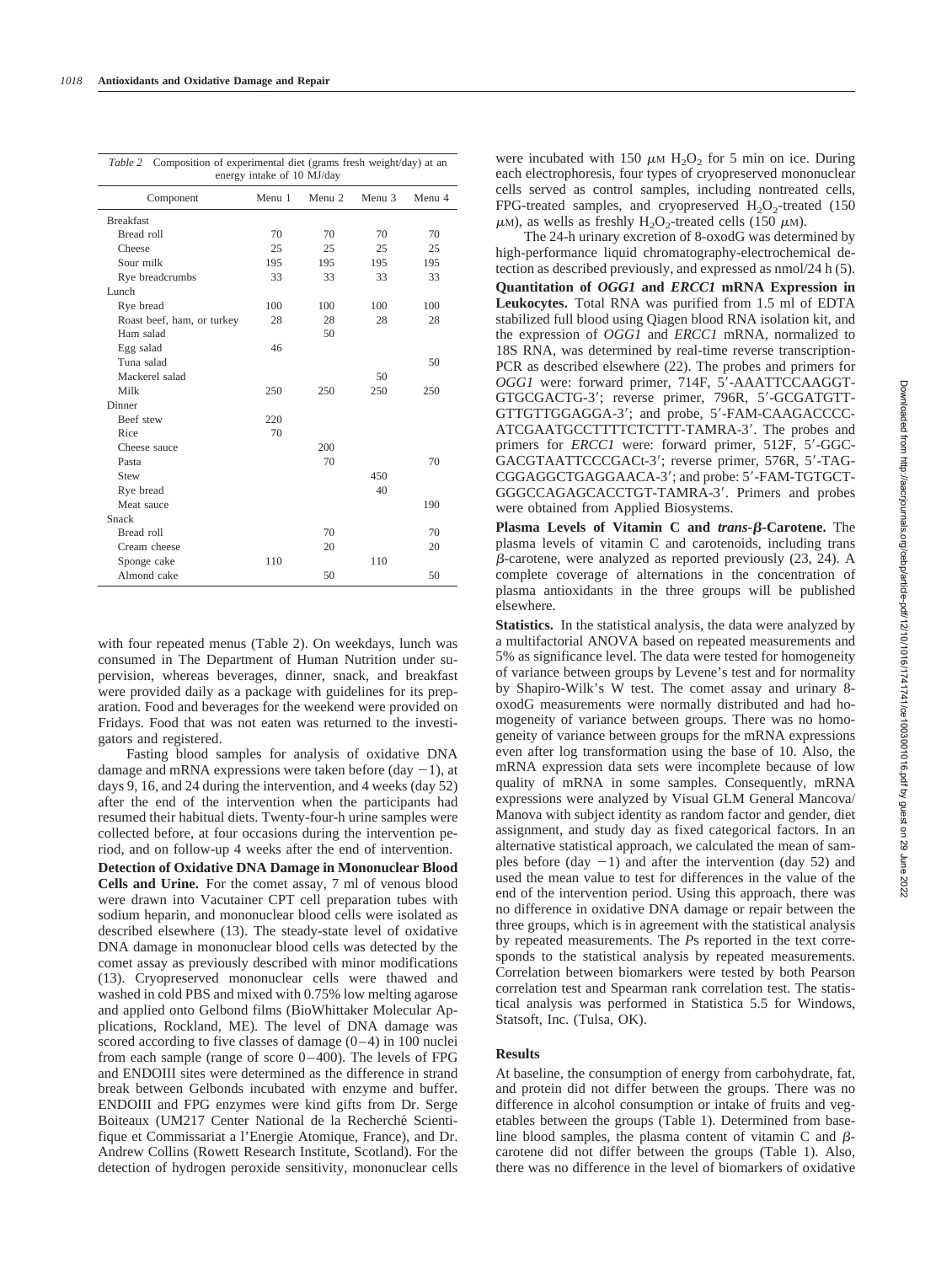| Cancer Epidemiology, Biomarkers & Prevention | 1019 |
|----------------------------------------------|------|
|                                              |      |

| Table 3 Plasma concentrations of vitamin C and $\beta$ -carotene at baseline and |
|----------------------------------------------------------------------------------|
| on day 24 after 3 weeks of intervention (mean and SD)                            |

| Plasma antioxidant                           | Vegetable | Vitamin                                         | Placebo |
|----------------------------------------------|-----------|-------------------------------------------------|---------|
| Vitamin C (baseline, $\mu$ M)                |           | $74.8 \pm 19.5$ $62.9 \pm 13.9$ $67.3 \pm 17.3$ |         |
| Vitamin C (day 24, $\mu$ M)                  |           | $78.5 \pm 13.6$ $71.3 \pm 12.0$ $21.1 \pm 11.8$ |         |
| $\beta$ -Carotene (baseline, $\mu$ g/100 ml) |           | $18.6 \pm 9.5$ $17.6 \pm 10.9$ $19.7 \pm 14.5$  |         |
| $\beta$ -Carotene (day 24, $\mu$ g/100 ml)   |           | $30.9 \pm 15.7$ $47.5 \pm 18.1$ $10.4 \pm 8.5$  |         |

DNA damage and repair between the groups at baseline. Consequently, this indicates that the randomization had been successful.

During the intervention period, plasma concentrations of vitamin C and  $\beta$ -carotene were reduced by 69 and 47% in the placebo group, respectively, whereas high plasma concentrations of vitamin C were maintained in the fruit and vegetable group and the supplemented groups (Table 3). The plasma --carotene was increased in the fruit and vegetable group and in the vitamin tablet group after 3 weeks of ingestion.

**Steady-State Level of Oxidative DNA Damage in Mononuclear Blood Cells (Comet Assay).** Each sample measurement included stand breaks and  $H_2O_2$  sensitivity, as well as oxidative DNA damage detected by ENDOIII and FPG (Table 4). None of the end points were affected by the diet intervention. Various types of standardization were attempted (*i.e.,* subtractions between samples and controls), yet this did not suggest that day-to-day variation masked biological effects of the analysis. The statistical analysis indicated an effect of  $H_2O_2$ -induced damage on day 16 in all of the groups  $(P < 0.001$  compared with other days, ANOVA). When stratified by gender, men contributed the most to the period effect (mean and SD for males were  $52.6 \pm 20.1$  and for women  $36.9 \pm 20.2$ ,  $P < 0.001$ posthoc ANOVA on repeated measurements). Overall, there was no effect by gender on any of the comet assay end points.

For each electrophoresis run, we included cryopreserved mononuclear blood cells for detection of strand breaks and H<sub>2</sub>O<sub>2</sub> treatment (150  $\mu$ M). The mean and SD was 29  $\pm$  11 for strand breaks and  $93 \pm 21$  for H<sub>2</sub>O<sub>2</sub>-treated cells (*n* = 32). FPG-sensitive sites in mononuclear cells were  $62 \pm 24$ , and the mean and SD of freshly  $H_2O_2$ -treated (150  $\mu$ M) mononuclear cells were  $52 \pm 16$  ( $n = 32$ ). The variation of strand breaks was similar to our previously reported assay variation (14) and to the assay variation reported in other biomonitoring studies  $(25-27)$ .

**Urinary 8-OxodG Excretion.** There was no difference in 8-oxodG excretion between the three types of diets consumed (Table 5). However, there was a period effect where the samples taken after the intervention period were lower than at the other sampling times  $(P < 0.001$  compared with other days, ANOVA). In accordance with previous observations (28, 29), the men in this study had higher urinary 8-oxodG excretion than women (mean and SD for women  $15.1 \pm 6.9$  nmol/24 h and for men 21.4  $\pm$  7.7 nmol/24 h,  $P < 0.01$ , posthoc ANOVA).

**Expressions of** *OGG1* **and** *ERCC1* **mRNA in Leukocytes.** The expressions of *OGG1* and *ERCC1* are outlined in Table 6. The expressions of *OGG1* and *ERCC1* mRNA were determined on 9 different days during the study. A description of the complete data set of the mRNA expressions is reported elsewhere (22). The data presented here only outlines the expressions on the 5 days with comet assay and urinary 8-oxodG excretion measurements. The levels of mRNA expression of the two DNA repair genes were not related to the diet consumed, and there was no effect of gender.

**Correlations.** There were no significant correlations between urinary 8-oxodG and comet assay end points, urinary 8-oxodG and expression of DNA repair genes, and comet assay end points and expression of DNA repair genes.

# **Discussion**

In this study, we have found that depletion of fruit and vegetables, or consumption of 600 g of fruit and vegetables, or the corresponding amount of vitamins and minerals given as a supplement for 24 days did not alter the level of strand breaks, oxidative DNA base damage, or  $H_2O_2$  sensitivity in mononuclear blood cells. The expressions of DNA repair genes involved in base excision repair (*OGG1*) and nucleotide excision repair (*ERCC1*) were unaltered by the diet consumed, suggesting that the unaltered levels of oxidative DNA damage were not because of change in DNA repair activity. This notion is additionally strengthened by the unchanged 8-oxodG excretions in urine, which represent the sum of 8-oxodG repair, sanitation of the nucleotide pool, cell turnover, and mitochondrial turnover in the whole body (7). Collectively, our data strongly suggest that excess of oxidative DNA damage were not produced in subjects during the period of low antioxidant intake.

The amount of fruit and vegetable was chosen to represent antioxidant consumption in a range from virtually zero intake to the consumption of 600 g/day as recommended by the health authorities in many countries and the Danish Veterinary and Food Administration. Eating 600 g of fruit and vegetable is within the range showing decreased relative risk of cancer in epidemiological studies (1). Our results are in agreement with the results reported by van den Berg *et al.* (30) showing that subjects having relatively low fruit and vegetable intake had unaltered biomarker levels of comet assay end points, lipid peroxidation, oxidized/reduced glutathione ratio, and activity of glutathione *S*-transferases and nuclear transcription factor- $\kappa$ B after 3 weeks consumption of vegetable burgers and fruit drinks (equivalent to 500 g of mixed fresh vegetable and fruit drinks), although the concentration of vitamin C, carotenoids, and total plasma antioxidant capacity increased in plasma. In our study, the plasma levels of relevant antioxidants were clearly decreased in the placebo group. This may indicate that more severe depletion of antioxidants is required to elevate the levels of oxidative DNA damage. Alternatively, we cannot exclude that the intake of vegetable and fruit must be higher than 600 g/day to show protective effect on biomarkers related to oxidative DNA damage. However, unaltered levels of 8-oxodG in lymphocytes and urine were seen in subjects that doubled their intake of fruits and vegetables (baseline servings 5.8/day; Ref. 31).

Although our data are supported by two studies of fruit and vegetable consumption (30, 31), investigations of other sources of antioxidants have found beneficial effects. Consumption of carotenoid-rich food products (tomato juice, carrot juice, and spinach powder) decreased the level of strand breaks and ENDOIII sites (16). Also subjects consuming tomato puree (25 mg/day for 2 weeks) in addition to the normal diet had decreased  $H_2O_2$  sensitivity in lymphocytes (20). However, none of these studies were placebo controlled. A sequential 1-week supplementation study of spaghetti sauce (126 g/day), tomato juice (450 ml/day), or oleoresin capsules (2.5 g/day) as sources of lycopene did not alter the level of 8-oxodG (32). Two better-controlled studies revealed that drinking green tea or red wine decreased the steady-state level of 8-oxodG in leukocytes (18, 19). It is possible that large consumption of one type of antioxidant (*e.g.,* carotenoids) will decrease the steady-state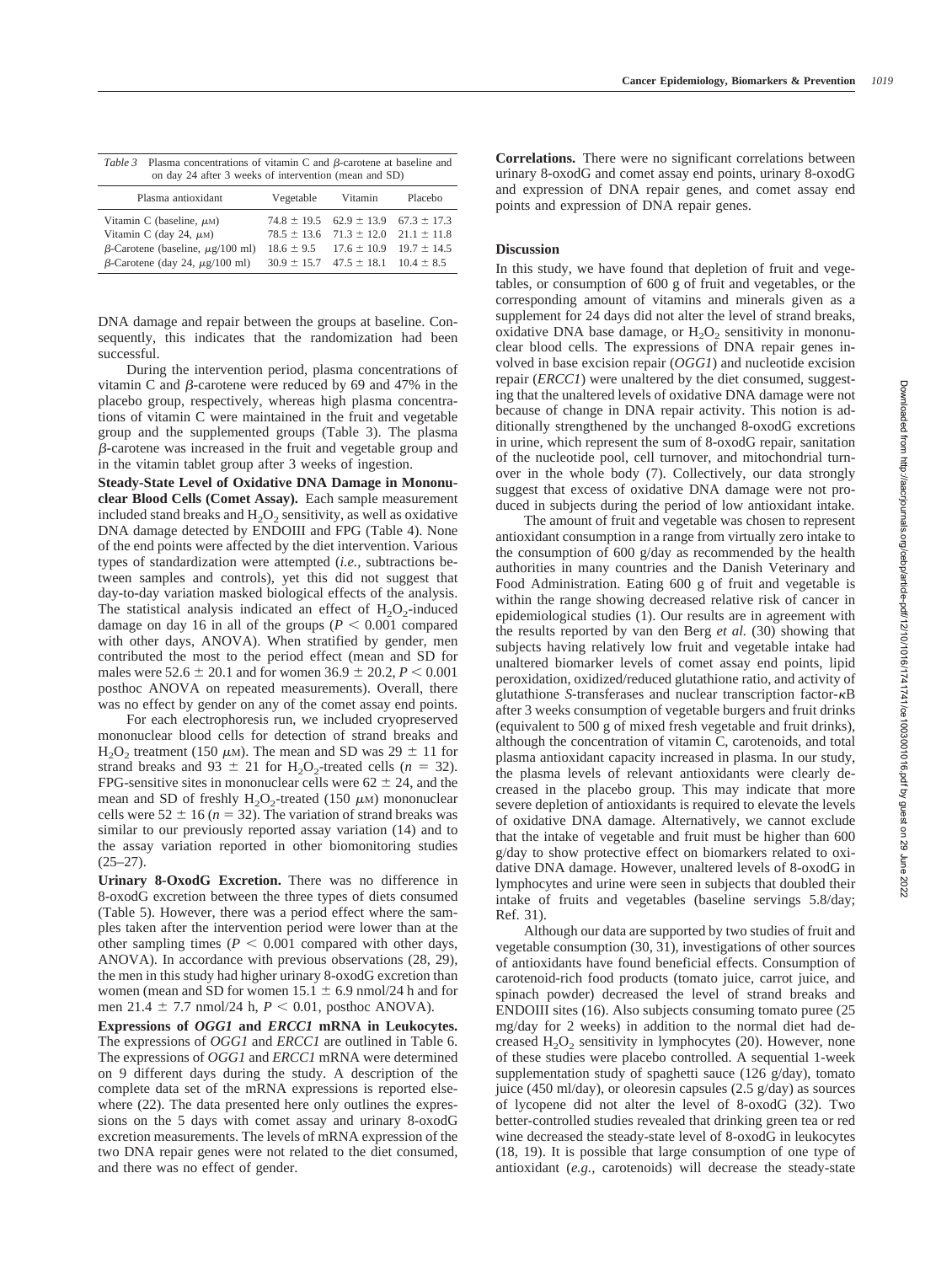| Diet                              | Before          | Day 9           | Day 16          | Day 24          | After <sup>c</sup> |
|-----------------------------------|-----------------|-----------------|-----------------|-----------------|--------------------|
| Strand breaks                     |                 |                 |                 |                 |                    |
| Placebo                           | $26.6 \pm 13.3$ | $25.4 \pm 18.7$ | $26.8 \pm 15.0$ | $23.2 \pm 12.8$ | $33.0 \pm 13.5$    |
| Vitamin                           | $29.8 \pm 12.8$ | $23.4 \pm 12.0$ | $32.3 \pm 15.7$ | $27.8 \pm 14.6$ | $33.3 \pm 12.3$    |
| Vegetable                         | $25.1 \pm 13.4$ | $30.1 \pm 13.0$ | $34.1 \pm 25.6$ | $25.6 \pm 14.1$ | $28.1 \pm 16.9$    |
| <b>ENDOIII</b> sensitive sites    |                 |                 |                 |                 |                    |
| Placebo                           | $27.0 \pm 24.5$ | $32.1 \pm 20.1$ | $21.6 \pm 22.0$ | $27.8 \pm 23.4$ | $20.3 \pm 17.3$    |
| Vitamin                           | $33.2 \pm 15.7$ | $32.3 \pm 24.9$ | $23.5 \pm 14.8$ | $20.3 \pm 26.5$ | $32.2 \pm 10.0$    |
| Vegetable                         | $36.5 \pm 14.4$ | $29.5 \pm 15.4$ | $31.4 \pm 26.5$ | $27.3 \pm 18.8$ | $22.0 \pm 26.2$    |
| FPG-sensitive sites               |                 |                 |                 |                 |                    |
| Placebo                           | $42.2 \pm 25.3$ | $39.9 \pm 29.4$ | $35.9 \pm 15.7$ | $44.9 \pm 25.3$ | $35.7 \pm 19.6$    |
| Vitamin                           | $28.9 \pm 28.1$ | $37.6 \pm 29.1$ | $31.2 \pm 18.8$ | $33.9 \pm 18.4$ | $36.5 \pm 20.1$    |
| Vegetable                         | $38.3 \pm 19.6$ | $36.2 \pm 22.2$ | $39.5 \pm 26.3$ | $39.7 \pm 23.1$ | $35.3 \pm 26.2$    |
| Hydrogen peroxide-sensitive sites |                 |                 |                 |                 |                    |
| Placebo                           | $33.6 \pm 10.6$ | $28.4 \pm 15.9$ | $45.6 \pm 18.1$ | $31.4 \pm 12.3$ | $35.0 \pm 14.0$    |
| Vitamin                           | $39.3 \pm 12.5$ | $37.7 \pm 13.1$ | $42.3 \pm 15.6$ | $34.3 \pm 10.6$ | $37.3 \pm 16.4$    |
| Vegetable                         | $36.7 \pm 16.4$ | $41.1 \pm 16.5$ | $45.6 \pm 26.7$ | $37.7 \pm 10.8$ | $40.9 \pm 19.7$    |
|                                   |                 |                 |                 |                 |                    |

*Table 4* Level of DNA strand breaks, ENDOIII- and FPG-sensitive sites, and hydrogen peroxide sensitivity in mononuclear blood cells detected by the comet assay (mean and  $SD)^{a,b}$ 

*<sup>a</sup>* The data are expressed as arbitrary units.

*b* There were no interaction between the diets consumed and time-point in the study. For strand breaks, ENDOIII, and FPG-sensitive sites there were no statistically significant effects of the diet consumed or the time point in the study.

*<sup>c</sup>* The "after" samples were obtained 4 weeks after cessation of the intervention period (day 52).

| Table 5 Level of 24 h urinary 8-oxodG excretion (mean and $SD)^a$ ) |                |                |                 |                |                 |                             |
|---------------------------------------------------------------------|----------------|----------------|-----------------|----------------|-----------------|-----------------------------|
| Diet                                                                | <b>Before</b>  | Day 2          | Day 9           | Day $16$       | Day 24          | After <sup>b</sup>          |
| Vegetable                                                           | $19.5 \pm 8.6$ | $17.5 \pm 7.3$ | $17.0 \pm 8.4$  | $18.4 \pm 9.0$ | $17.7 \pm 10.0$ | $13.8 \pm 7.9$ <sup>c</sup> |
| Placebo                                                             | $19.5 \pm 8.6$ | $18.6 \pm 7.4$ | $21.0 \pm 10.6$ | $21.0 \pm 9.8$ | $18.8 \pm 8.9$  | $17.0 \pm 9.8$              |
| Vitamin                                                             | $18.8 \pm 3.9$ | $19.5 \pm 5.4$ | $19.8 \pm 5.1$  | $18.4 \pm 5.8$ | $17.9 \pm 5.0$  | $15.0 \pm 3.4$              |

*<sup>a</sup>* The data are expressed as nmol/24 h.

*b* The "after" samples were obtained 4 weeks after cessation of the intervention period (day 52).

 $= 15$  (other days  $n = 16$ ).

| Expression of OGG1 and ERCC1 mRNA relative to 18S in leukocytes isolated from whole blood (mean and SD with number of subjects in parenthesis) <sup>a,b</sup><br>Table 6 |                      |                      |                     |                      |                      |  |
|--------------------------------------------------------------------------------------------------------------------------------------------------------------------------|----------------------|----------------------|---------------------|----------------------|----------------------|--|
| <b>Diet</b>                                                                                                                                                              | <b>Before</b>        | Day 9                | Day 16              | Day 24               | Afterc               |  |
| Expression of <i>OGG1</i> mRNA                                                                                                                                           |                      |                      |                     |                      |                      |  |
| Placebo                                                                                                                                                                  | $10.0 \pm 5.3$ (15)  | $9.5 \pm 5.9$ (15)   | $7.6 \pm 4.6(9)$    | $10.5 \pm 6.7$ (16)  | $11.0 \pm 6.8$ (13)  |  |
| Vitamin                                                                                                                                                                  | $7.2 \pm 2.9$ (11)   | $6.9 \pm 3.5$ (12)   | $6.7 \pm 2.7(9)$    | $7.3 \pm 3.0$ (12)   | $10.9 \pm 7.3$ (12)  |  |
| Vegetable                                                                                                                                                                | $8.9 \pm 4.1$ (15)   | $11.1 \pm 6.6$ (15)  | $6.3 \pm 1.6$ (11)  | $9.0 \pm 6.5$ (15)   | $9.8 \pm 9.0$ (13)   |  |
| Expression of <i>ERCC1</i> mRNA                                                                                                                                          |                      |                      |                     |                      |                      |  |
| Placebo                                                                                                                                                                  | $29.0 \pm 14.6$ (14) | $28.3 \pm 12.9$ (14) | $24.8 \pm 13.6$ (9) | $33.6 \pm 18.5$ (15) | $41.6 \pm 28.0$ (12) |  |
| Vitamin                                                                                                                                                                  | $22.9 \pm 6.5$ (11)  | $23.7 \pm 7.9$ (12)  | $20.6 \pm 6.5(9)$   | $27.1 \pm 11.5$ (12) | $36.5 \pm 17.9$ (12) |  |
| Vegetable                                                                                                                                                                | $29.0 \pm 13.1$ (15) | $31.4 \pm 17.1(15)$  | $19.9 \pm 6.9$ (11) | $28.8 \pm 18.4$ (15) | $30.9 \pm 15.9$ (13) |  |

*<sup>a</sup>* The data are expressed as mRNA relative to the expression of 18S (per million).

*b* There were no interaction between the diets consumed and time point in the study, nor were there any single factor effects of the diet consumed and time point in the study.

*<sup>c</sup>* The "after" samples were obtained 4 weeks after cessation of the intervention period (day 52).

level of oxidative DNA damage in leukocytes, whereas ingestion of a mixture of antioxidants in fresh fruits and vegetables provide less protective effect. One reason could be that the bioavailability of antioxidants in fluid products (juices) and food products (puree) is higher than in fresh fruit and vegetables. Another possible limitation in this study is that the study was designed to detect a 50% difference, which may be more than can be achieved by dietary changes in placebo-controlled intervention studies with well-nourished subjects, although marked differences were observed in plasma antioxidant concentrations. Changes of 20–25% may be more realistic to expect in placebo-controlled intervention studies, although the power in large-scale placebo-controlled intervention studies usually is insufficient to detect 20–25% differences. However,

the study design is likely to be equally important. It is worth considering that the study design used in our study is very strong because parallel groups were investigated simultaneously. This type of design is less prone to period effects than sequential studies or crossover studies. Period effects may be caused by external exposures unrelated to the study or introduced into the study if people who enter a study change dietary habits. For example, we observed increased  $H_2O_2$  sensitivity 2 weeks (day 16) into the intervention period. On the same day, the lowest level of mRNA expressions were observed for the two DNA repair enzymes, although it was not significantly different from other days. Had this been a sequential fruit and vegetable withdrawal study, we could have erroneously assumed that low antioxidant intake was associated with low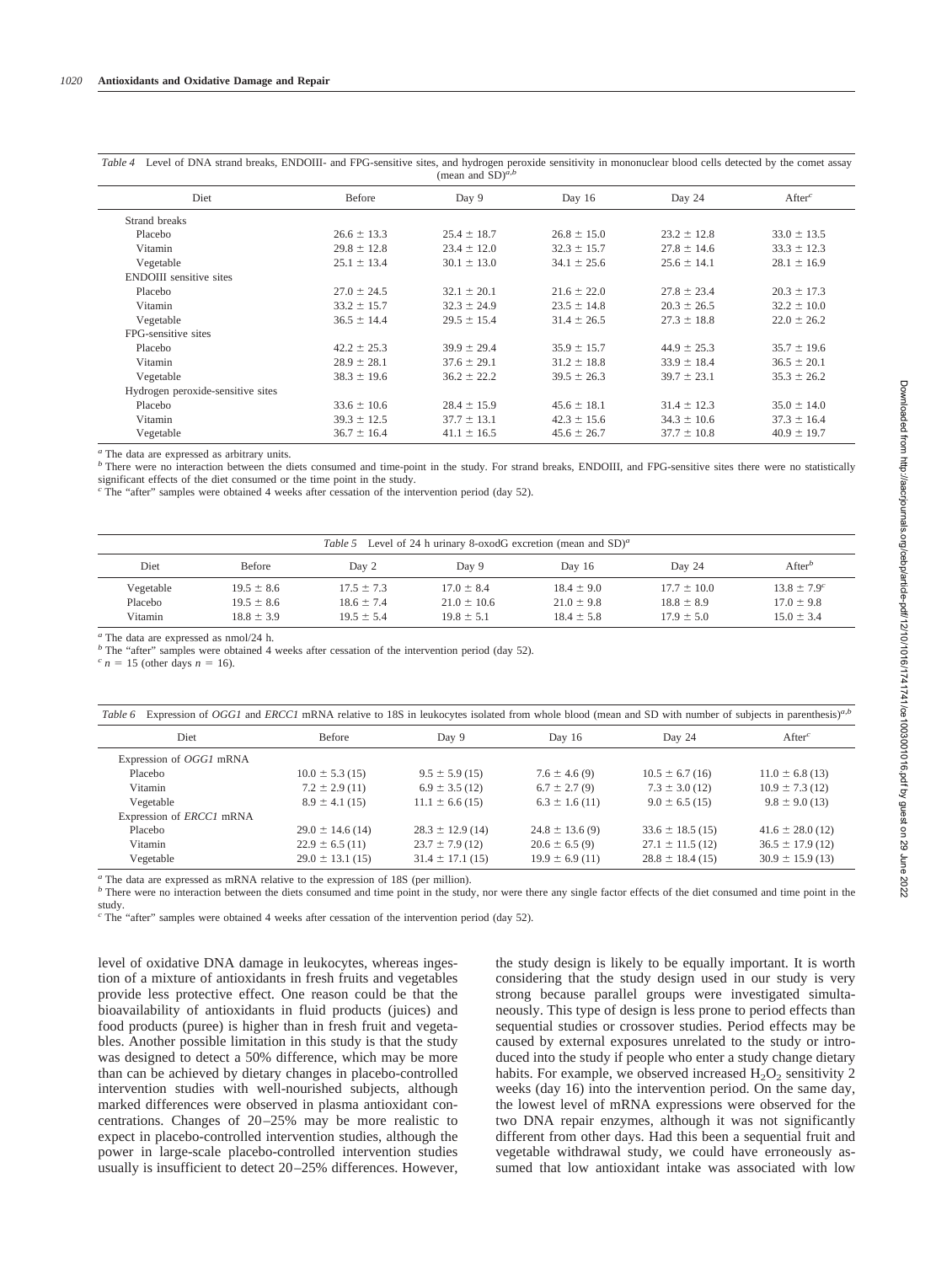DNA repair activity and increased  $H_2O_2$  sensitivity. Similarly, the 8-oxodG excretion decreased significantly in all groups after the diet intervention period. In a recent 10-week crossover study of flavonoids, we also observed an overall decrease in 8-oxo-dG excretion and in several other markers of oxidative damage that were not related to the antioxidants consumed (33). In a critical review of studies, including 8-oxodG and the comet assay, we suggested that antioxidant intervention studies with strong designs tended to produce null outcomes (8). Also, for urinary 8-oxodG excretion, most of the intervention trials have found no difference (7).

In the scientific community and the public, there is strong belief that consumption of fruits and vegetables is healthy because of an antioxidant effect and a majority of case-control studies support a protective effect against many cancers (1). Thought-provokingly, it appears that in recent years, several biomarker studies have produced null effects in antioxidant intervention studies, indicating that the antioxidant property may not be the major contributor of the beneficial effect of fruits and vegetables and other antioxidant-rich foodstuffs. However, it should be recognized that the data from biomarker studies are based on detection of oxidative DNA damage in leukocytes as a surrogate tissue or in urine as an overall estimate of the oxidative DNA damage produced in the body. The distribution and tissue concentration of relevant dietary antioxidants are virtually unresolved. Another limitation in the biomarker-based studies concerns the possibility that beneficial effects of dietary antioxidants only are observed when given in an oxidative stress situation. Moreover, some data indicate that the effect of antioxidants only are observed within a short time after ingestion (34–37). This indicates that fasting blood samples may not be suitable for the detection of antioxidant effects of fruits and vegetables and other antioxidant-rich products. Despite the mentioned limitations, we suggest that the antioxidant effect of fruits and vegetables is less important than previously expected. Still, it is pertinent to stress that fruit and vegetable intake in biomarker-based studies show plenty of other putative decease-preventive effects (38). Thus, in relation to risk communication, it is still important to inform the public that eating fruit and vegetables is healthy.

In conclusion, this 24-day fruit and vegetable intervention trial showed no beneficial effects on oxidative DNA damage or expression of DNA repair genes. This may suggest that the antioxidant properties or effects on oxidative DNA damage play little or no role in the cancer preventive effect of fruit and vegetables. Alternatively, it is possible that the subjects enrolled in the study were not exposed to any type of oxidative stress that would have produced oxidative damage. Also, it needs to be taken into consideration that the subjects selected for the study had a relatively high habitual intake of fruits and vegetables and were nonsmokers. Additional studies on the effect of fruit and vegetables on oxidative DNA damage in oxidative stress situations are needed to support a role for fruit and vegetables in the prevention of cancer.

**Note added in proof.** After submission of this paper, Collins *et al*. (Carcinogenesis (Lond.) *24:* 511–515, 2003) have as the first researchers published data on expression of OGG1 mRNA in relation to kiwi fruit intake.

#### **References**

1. World Cancer Res. Fund/American Institute for Cancer Res., Food, Nutrition and the Prevention of Cancer: a global perspective. Washington, DC: WCRC/ AICR, 1997.

2. Pool-Zobel, B. L., Bub, A., Liegibel, U. M., Lishaut, S. T., and Rechkemmer, G. Mechanism by which vegetable consumption reduces genetic damage in humans. Cancer Epidemiol. Biomark. Prev., *7:* 891–899, 1998.

3. Loft, S., and Poulsen, H. E. Cancer risk and oxidative DNA damage in man. J. Mol. Med., *74:* 297–312, 1996.

4. Møller, P., and Wallin, H. Adduct formation, mutagenesis and nucleotide excision repair of DNA damage produced by reactive oxygen species and lipid peroxidation products. Mutat. Res., *410:* 271–290, 1998.

5. Loft, S., and Poulsen, H. E. Markers of oxidative damage to DNA: Antioxidants and molecular damage. Methods Enzymol., *300:* 166–184, 1999.

6. Collins, A. R., Duthie, S. J., and Dobson, V. L. Direct enzymic detection of endogeneous oxidative base damage in human lymphocyte DNA. Carcinogenesis (Lond.), *14:* 1733–1735, 1993.

7. Loft, S., and Poulsen, H. E. Antioxidant intervention studies related to DNA damage, DNA repair and gene expression. Free Rad. Res., *33:* S67–S83, 2000.

8. Møller, P., and Loft, S. Oxidative DNA damage in white blood cells of humans in dietary antioxidant intervention studies. Am. J. Clin. Nutr., *76:* 303–310, 2002.

9. Wood, R. D. Nucleotide excision repair in mammalian cells. J. Biol. Chem., *272:* 23465–23468, 1997.

10. Hilsen, H., and Krokan, H. E. Base excision repair is a network of defence and tolerance. Carcinogenesis (Lond.), *22:* 987–998, 2001.

11. Prieme, H., Loft, S., Klarlund, M., Grønbæk, K., Tønnesen, P., and Poulsen, H. E. Effect of smoking cessation on oxidative DNA modification estimated by 8-oxo-7,8-dihydro-2-deoxyguanosine excretion. Carcinogenesis (Lond.), *19:* 347–351, 1998.

12. Prieme, H., Loft, S., Nyyssönen, K., Salonen, J. T., and Poulsen, H. E. No effect of supplementation with vitamin E, ascorbic acid, or coenzyme Q10 on oxidative DNA damage estimated by 8-oxo-7,8-dihydro-2-deoxyguanosine excretion in smokers. Am. J. Clin. Nutr., *65:* 503–507, 1997.

13. Møller, P., Loft, S., Lundby, C., and Olsen, N. V. Acute hypoxia and hypoxic exercise induce DNA strand breaks and oxidative DNA damage. FASEB J., *15:* 1181–1186, 2001.

14. Møller, P., Wallin, H., Holst, E., and Knudsen, L. E. Sunlight induced DNA damage in human mononuclear cells. FASEB J., *16:* 45–53, 2002.

15. Duthie, S. J., Ma, A., Ross, M. A., and Collins, A. R. Antioxidant supplementation decreases oxidative DNA damage in human lymphocytes. Cancer Res., *56:* 1291–1295, 1996.

16. Pool-Zobel, B. L., Bub, A., Müller, H., Wollowski, I., and Rechkemmer, G. Consumption of vegetables reduces genetic damage in humans: first results of a human intervention trial with carotenoid-rich foods. Carcinogenesis (Lond.), *18:* 1847–1850, 1997.

17. Howard, D. J., Ota, R. B., Briggs, L. A., Hampton, M., and Pritsos, C. A. Oxidative stress induced by environmental tobacco smoke in the workplace is mitigated by antioxidant supplementation. Cancer Epidemiol. Biomark. Prev., *7:* 981–988, 1998.

18. Klaunig, J. E., Xu, Y., Han, C., Kamendulis, L. M., Chen, J., Heiser, C., Gordon, M. S., and Mohler, E. R., III. The effect of tea consumption on oxidative stress in smokers and nonsmokers. Proc. Soc. Exp. Biol. Med., *220:* 249–254, 1999.

19. Leighton, F., Cuevas, A., Guasch, V., Perez, D. D., Stobel, P., San Martin, A., Urzua, U., Diez, M. S., Foncea, R., Castillo, O., Mizon, C., Espinoza, M. A., Urquiaga, I., Rozowski, J., Maiz, A., and Germain, A. Plasma polyphenols and antioxidants, oxidative DNA damage and endothelial function in a diet and wine intervention study in humans. Drugs Exp. Clin. Res., *25:* 131–141, 1999.

20. Porrini, M., and Riso, P. Lymphocyte lycopene concentration and DNA protection from oxidative damage is increased in woman after a short period of tomato consumption. J. Nutr., *130:* 189–192, 2000.

21. Tjønneland, A., Overvad, K., Haraldsdottir, J., Bang, S., Ewertz, M., and Jensen, O. M. Validation of a semiquantitative food frequency questionnaire developed in Denmark. Int. J. Epidemiol., *20:* 906–912, 1991.

22. Vogel, U., Møller, P., Dragsted, L. O., Loft, S., Pedersen, A., and Sandström, B. Inter-individual variation, seasonal variation and close correlation of *OGG1* and *ERCC1* mRNA levels in full blood from healthy volunteers. Carcinogenesis (Lond.), *23:* 1505–1509, 2002.

23. Kall, M., and Andersen, C. Improved method for simultaneous determination of ascorbic acid and dehydroascorbic acid, isoascorbic acid and dehydroisoascorbic acid in food and biological samples. J. Chromatogr. B Biomed. Sci. Appl., *730:* 101–111, 1999.

24. Castenmiller, J. J. M., West, C. E., Linssen, J. P. H., van het Hof, K. H., and Voragen, G. J. The food matrix of spinach is a limiting factor in determining the bioavailability of  $\beta$ -carotene and to a lesser extent of lutein in humans. J. Nutr., *129:* 349–355, 1999.

25. Holz, O., Jörres, R., Kästner, A., Krause, T., and Magnussen, H. Reproducibility of basal and induced DNA single-strand breaks detected by the single-cell